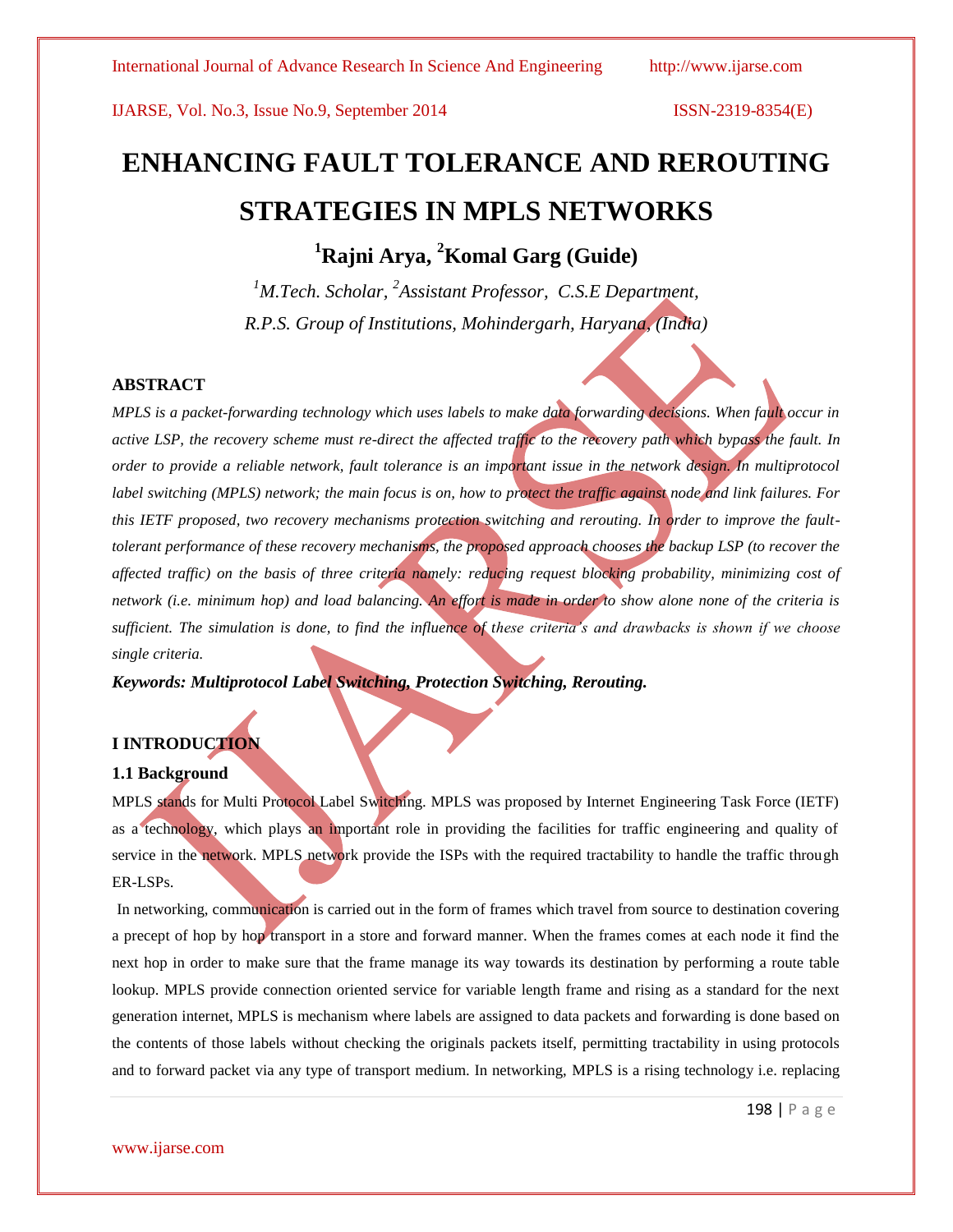the existing technology and it is highly in demand now a days. MPLS provide better solution and tractability to divert and forward packet when failure occurs. MPLS was designed by keeping in mind the strength and weakness of ATM because ATM (asynchronous transfer mode) and frame relay are ancestors of MPLS. MPLS is replacing technology as it requires less over head.

As the Internet grows tremendously in the last few years a lack of availability, reliability and scalability was found for mission critical networking environment. In conventional routing, packets are forwarded on the bases of destination address and a single metric like minimum hop-count or delay.

So conventional routing suffers from drawback, as this approach induces traffic to converge into the same link; therefore congestion increases in a significant manner in the network and because of that network comes in the state of an unbalanced network resource utilization condition. Traffic Engineering (TE) comes as the solution of this problem, which provides bandwidth guarantee, explicit route and an effective resource utilization of the network. Now a day's main demand in the network is background speed, so the current research focuses on traffic engineering with LSPs for better control over the traffic distribution in the network.

# **1.2 The Bigger Picture of Internet**

In the past few years Internet has achieved a great success and become the backbone of our lives. The size of Internet increases in significant manner as the number of users is grown exponentially. Now a day's million of users worldwide communicate each other through the

Internet and the number is still growing continuously at a tremendous rate. Internet is formed by connecting many Local Area Networks (LANs), Metropolitan Area Networks (MANs) and Wide Area Networks (WANS), therefore Lan, Man and Wan combined forming the Internet through a backbone. The backbone provides a trunk connection to the Internet [1] through which clients can get access by sharing a set of lines or frequencies instead of providing them individually. Figure 1.1 show the structure of internet.



**Figure 1.1: Showing the numbers of users are connected to each other via Internet.**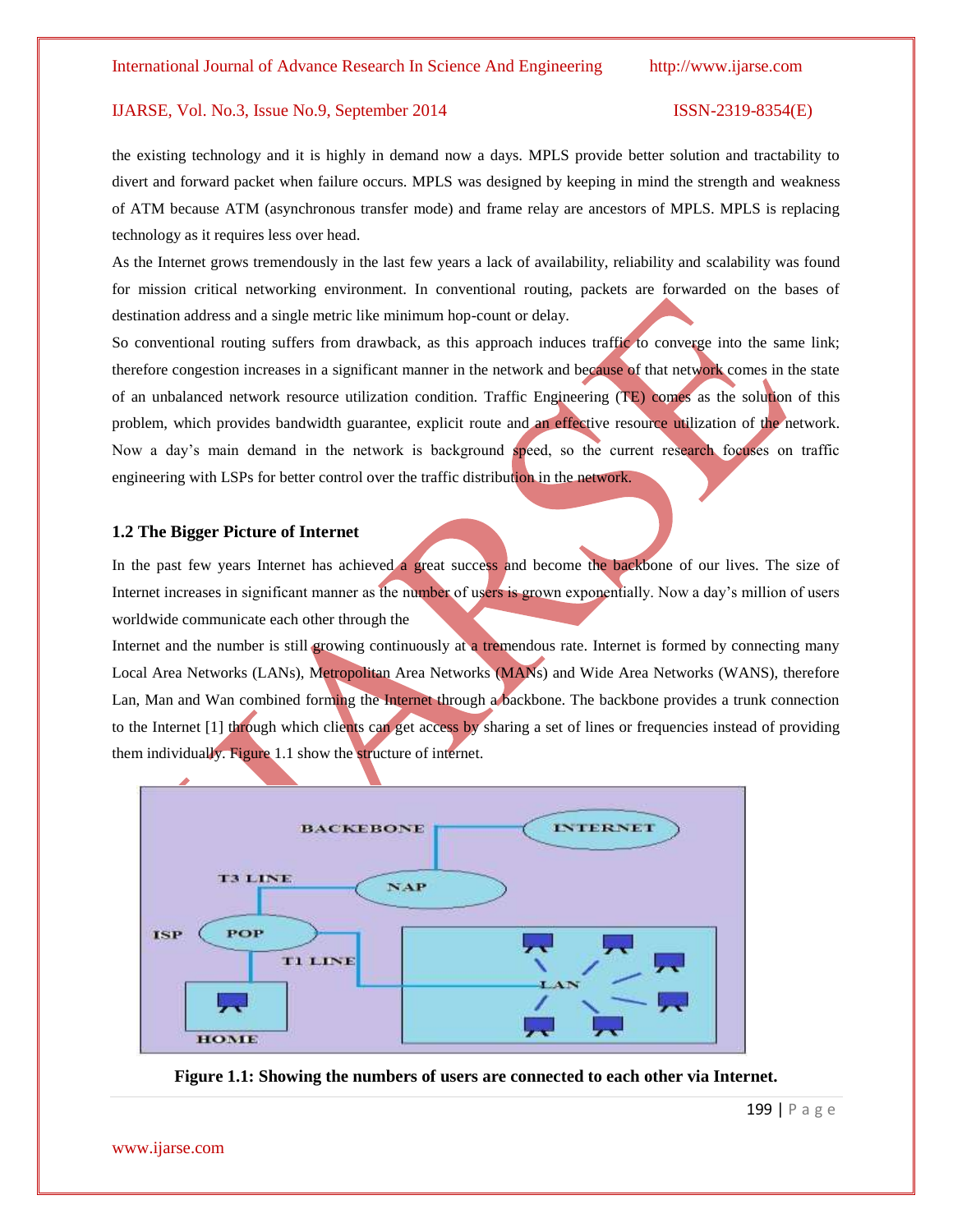A point-of-presence (POP) is an access point from one place to the rest of the internet. Each Internet service provider (ISP) has a point-of-presence on the Internet or we can say an average ISP can have more than 50 POPs those are interconnected having a ring topology to guarantee reliability. In POP Border Router (BR) are connected to other ISPs, Access Router (AS) are connected to remote customers, hosting Routers are connected to the web server and the Core Routers are the one that are connected to other POPs [2].





# **1.3 Research Motivation and Problem**

As the Internet grows rapidly, it is becomes more and more difficult to satisfy the needs of customers and service provider because people want more advanced services from the Internet rather than the existing best effort services. Quality of service (QoS), Virtual Private Network (VPN) and Traffic Engineering (TE) enables ISPs to provide improved services to particular traffic flow. But IP, which was designed to provide best effort services, does not able to provide these new features. Multiprotocol Label Switching (MPLS) is a networking technology which is able to handle these features in an efficient manner.

MPLS got a lot attention by the researchers, not only because it provides new features like QoS, VPN and TE, but it provide a way to control particular traffic in an efficient manner and it also improve the network performance and efficiency. A crucial component of Quality of service (QoS) is fault tolerance or recovery from network failure. Real time applications and other critical task need instant response to a network failure; otherwise the required QoS cannot be met.

In conventional IP network, error handling is done by detecting a link or node failure in the network at the local router, spreading this information to the whole network area, so that network topology changes accordingly. One major flaw of this recovery mechanism is its slow response. The reasons of this problem are as follows: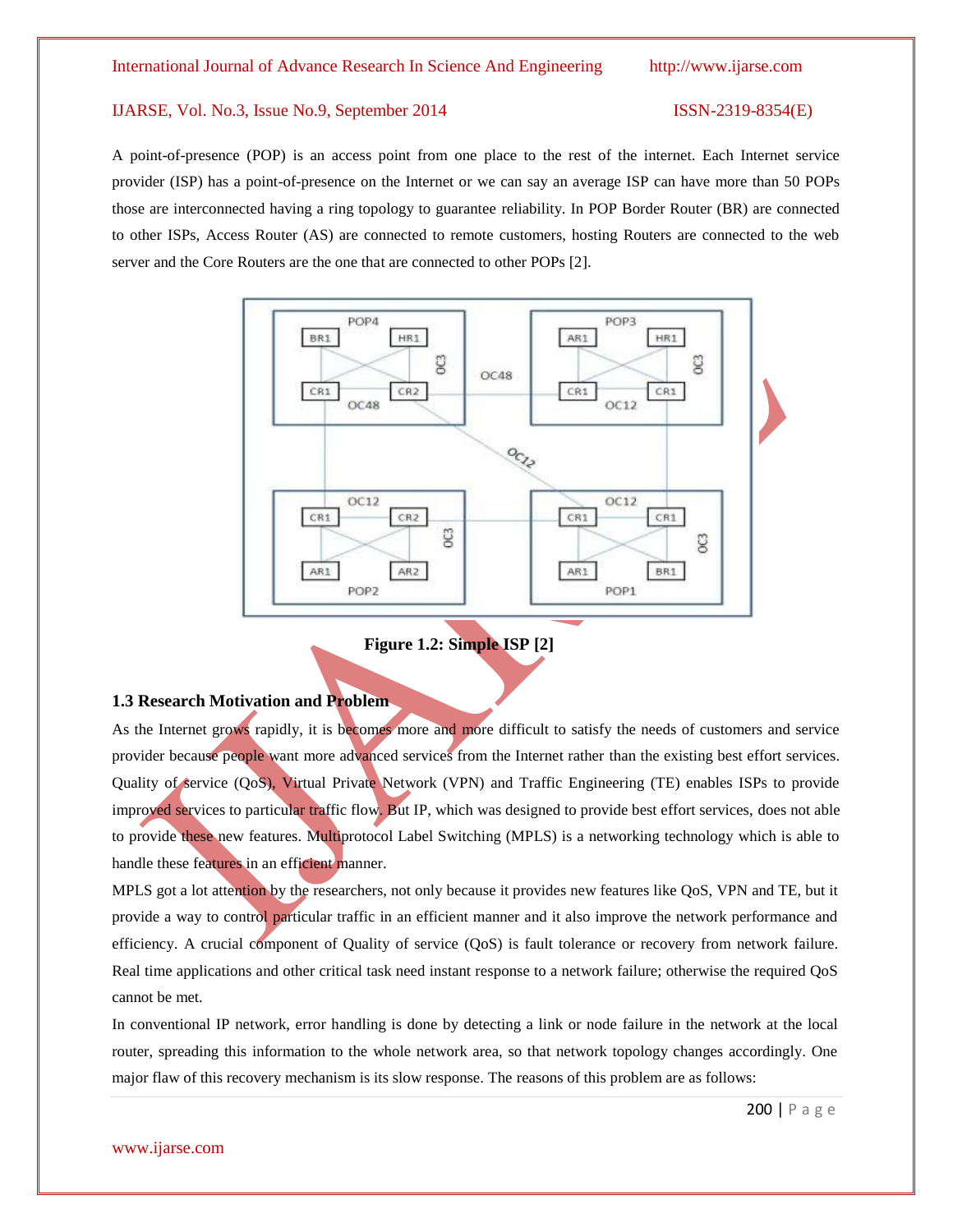- Failure can be detected at the lower layer very quickly, but they don't have any knowledge of where failure should be reported to, as they have no information for routing.
- As layer 3 is a connection less protocol, so it does not report it either.

However, MPLS deals with failures in an efficient manner, because MPLS is connection oriented and it lies between layer 2 and layer 3, this means it can detect failure more quickly. Unlike OSPF, MPLS knows the information of current sessions and connections in network. This provide great aid to the node of MPLS network, in order to notify the network failure to the edge node and take the immediate restoration steps for those paths even before the network topology finally converges.

The main idea of this work is based on three criteria: reducing request blocking probability, minimizing network cost and load balancing. For the reduction of request blocking probability, Minimum Interference Routing Algorithm (MIRA) [3] is the best algorithm for reducing request blocking probability, but MIRA suffers from computational complexity problem, as this algorithm frequently computes maximum flow. While minimum network cost algorithms suffers from bad performance in terms of request rejection ratio in heavily loaded network, and load balancing gives undesirable results in lightly loaded network. So we can say that alone none of this approach is sufficient.

Therefore in this project, we propose an effective approach for enhancing the fault-tolerant performance based on all these criteria. When there is a failure in LSP, due link or node failure, then the proposed approach is initiated to perform the recovery of the carried traffic in failed LSP and the backup is chosen on the basis of above three criteria.

# **1.4 Benefits of MPLS**

MPLS benefits include better performance, lower total cost of ownership, greater flexibility to accommodate new technologies better security and survivability. MPLS provide better performance by using classes of service and priority queuing, by this network know which traffic s important and ensures that it takes priority over other traffic. MPLS allow devices to handle IP traffic by enabling IP capacity on that devices and forward packets using precalculated routes that is not used in regular routings along explicit paths. MPLS interfaces to existing routing protocols such as RSVP and OSPF. In addition its supports IP, ATM, frame relay, L2 protocols. An MPLS-enabled network simplifies the overall network infrastructure with the convergence of multiple technologies. Enterprises can eliminate multiple, complex overlay networks and are able to transport a variety of new applications over the network using voice, video and data. Simplification of the network greatly reduces capital and operating costs.

MPLS promise a foundation that allows ISPs to deliver new services that are not supported by conventional IP routing techniques. In order to meet the growing demand of resources ISPs face changeless not only providing superior baseline service but also providing latest high quality service according to the modem need. Packet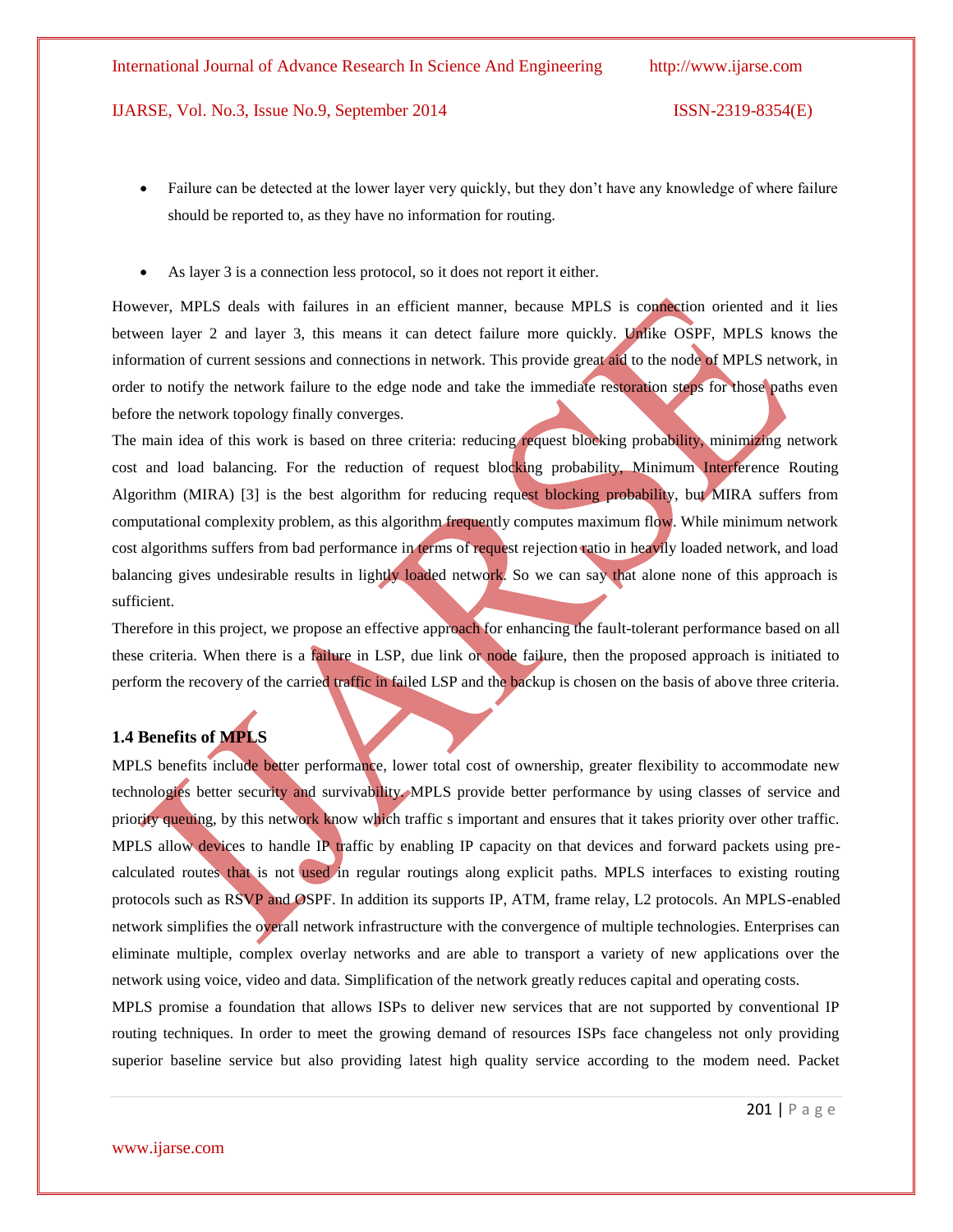forwarding has been made easy and effective since router simply forward packet base on the fixed labels and support the delivery of services with quality of service (QOS) along with appropriate level of security to make IP secure while reducing overheads like encrypting data that is required the secure information on public IP networks.

# **II PROBLEM DISCUSSION AND PROPOSED SOLUTION**

# **2.1 Problem Statement**

When fault occurs in LSP, due to failure of link or node in the network, the carried traffic in failed LSP has to be transmitted through the backup LSP and the selection of backup LSP is based on the following criteria:

- Reducing the request blocking probability
- Minimizing cost of network
- Load balancing

### **2.1.1 Reducing request blocking probability**

The major task of traffic engineering is to reduce the request blocking probability, to make sure that maximum numbers of requests are accepted in the network, in order to improve operator revenues and increase client satisfaction. Minimum Interference Routing Algorithm (MIRA) [3] is one of the best algorithms for constraint based routing which reduces the request blocking probability. The basic concept of MIRA is based on the relationship between the maximum flow [4] value between two nodes and the bandwidth (that can be routed between nodes). In MIRA critical links are the links, which cause a decrease in maximum flow values between pair of nodes. Therefore, weights are allocated to the links according to their criticality. In the end a shortestpath- like algorithm is used to evaluate the path with minimum critical links. But MIRA suffers from computational complexity problem, as this algorithm frequently computes maximum flow.

# **2.1.2 Minimizing costs of network**

To accomplish a minimum cost of network, metrics like minimum hop count or link costs, have been conventionally included in routing algorithms. In order to minimize the cost of network many algorithms are proposed, for example Minimum hop algorithm [5]. Moreover, many other algorithms are proposed to make improvement in Minimum hop algorithm. Minimum hop algorithms are easy and computationally proficient. But in case of heavily loaded network, they give worse result [6] in terms of request refusal ratio. Link cost corresponds to the physical link length, so they are used in algorithms mainly for traffic engineering and they have no huge influence in networking architectures.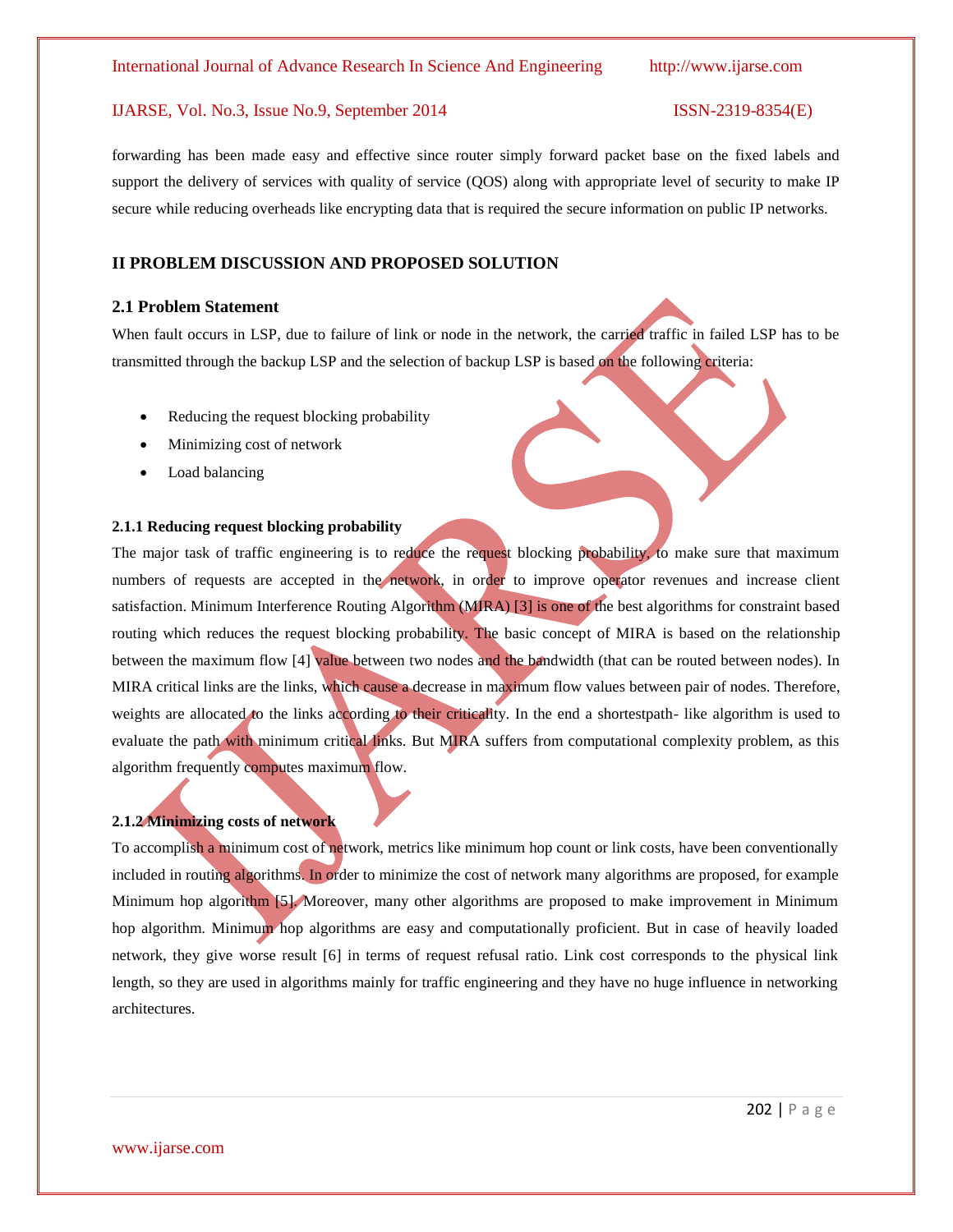### **2.1.3 Load balancing**

In network, load balancing plays an important role to decrease congestion. The basic concept of load balancing is to distribute load in such a way that improves the overall performance of network. But in lightly loaded network load balancing shows bad performance, for example routing packets on longer paths.

# **2.1.4 MIRA, Minimizing cost of network and Load Balancing**

In this approach [6], three criteria (Load Balancing, MIRA and Minimizing cost of network) are used to calculate the path for the affected traffic. But this approach suffers from the problem computational overhead, because this approach computes all the three criteria throughout the process of packet forwarding.

### **2.2 Proposed Solution**

Our proposed solution closely relates the integrated solution proposed by authors in [7]. In order to compute backup path by using above three criteria, the main challenge is to define the optimal weighting ( $W_1$ ,  $W_2$ ,  $W_3$ ) for each element in the cost function given by (Eq. 1) [8]. Initially, the weight connected with MinHop should be increased, in order to show, its good performance under lightly loaded network. Therefore equation2 shows, weight  $(W_1)$  is inversely proportional to the total network load. So it can be that, weight  $(W_1)$  is predominant under lightly loaded network and it starts to decrease as the total network load increases to reach the total network capacity. Next, Minimum Interference Routing Algorithm (MIRA) comes into play, when links criticality is changing (links are getting rapidly loaded). So we see in equation 2 weight  $(W_2)$  is directly proportional to the network load. Finally, in equation 3 a new parameter for the load metric element that will control load balancing influence in the overall cost function by limiting its undesirable effects under light load. Moreover, constants a, b and c are used in order to scale the numeric values to a comparable range.



[www.ijarse.com](http://www.ijarse.com/)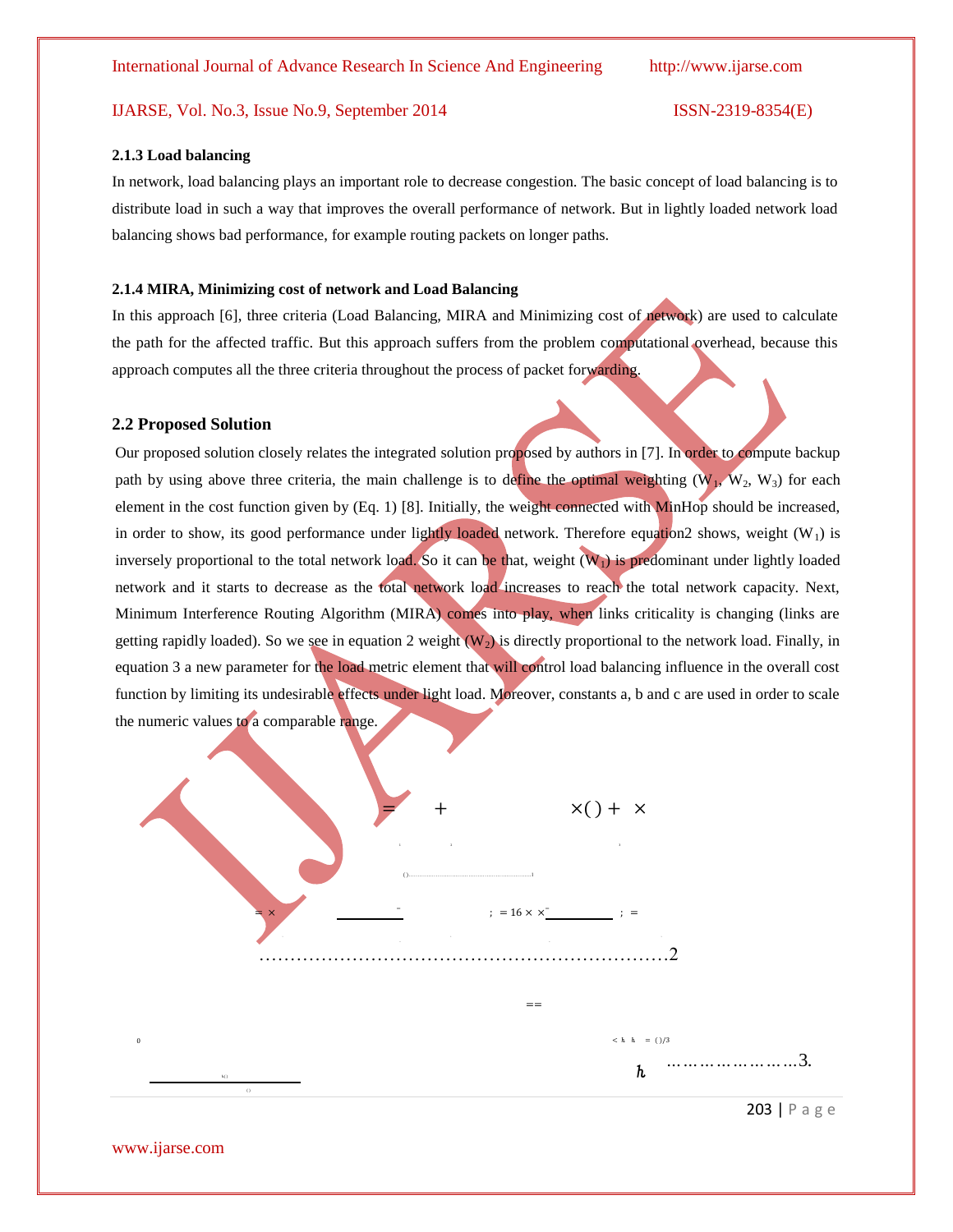In simulation, we can see that the performance of the method by authors is good in overall situation. The request blocking probability of the proposed scheme is comparable with MIRA results. The load standard deviation values are comparable with values for load balancing under light load. Under high load, the proposed scheme achieves performance bounded by load balancing (upper standard deviation) and MIRA (lower standard deviation) due to the equally combined effect of these algorithms. Finally, we see the influence of the MinHop element under light load; the integrating solution has good performance compared to MinHop. Therefore, these results justify our weighting approach. Even with a set of intuitive weights, we show the relevancy of the three objectives, and the benefit of their combination.

# **III SIMULATION AND ANALYSIS**

# **3.1 Simulation Environment**

In this project, before I decided which simulator environment, I would use, I looked at some different available network simulators like J-Sim, NS2 and AMPL. Then after studying all these simulators, I decided to go AMPL In this section I will describe why I choose AMPL as simulator environment in this project.

### **3.1.1 J-Sim**

J-Sim [9] (formally known as Java Sim) is an open source component based network simulator written in Java, developed by Hung-ying Tyan and some other people at the Ohio State University. It provides MPLS support through a third-party extension, but it does not include the RSVP-TE signaling protocol. The documentation is available from the simulator's website, and it does include good descriptions of native code implementation, the philosophy behind the simulator and some tutorials and guides for new implementations.

Installation of the simulator, as it seems usual with Java applications, requires setting environment variables and compiling the source codes with third-party tools more common in Linux/Unix platforms, and then applying patches needed by the extensions such as MPLS. J-Sim is a dual language environment, where the user manipulates classes written in Java using Tcl scripts, much resembling NS-2. This poses the same problems related to NS-2, i.e., the need to know both Java and Tcl in order to use the simulator and implement non-existent characteristics.

### **3.1.2 NS2**

NS-2 [10] is a discrete event simulator targeted at network research. It is open source, developed mainly by VINT project, Xerox PARC, UCB, USC/ISI, and contributions by several other researchers and users.

NS-2 is coded in C++ in a modular fashion. The user interfaces with the simulator using the object-oriented script language OTcl. It was conceived natively to run under Unix systems (including Linux), although it is possible to install it under Microsoft Windows.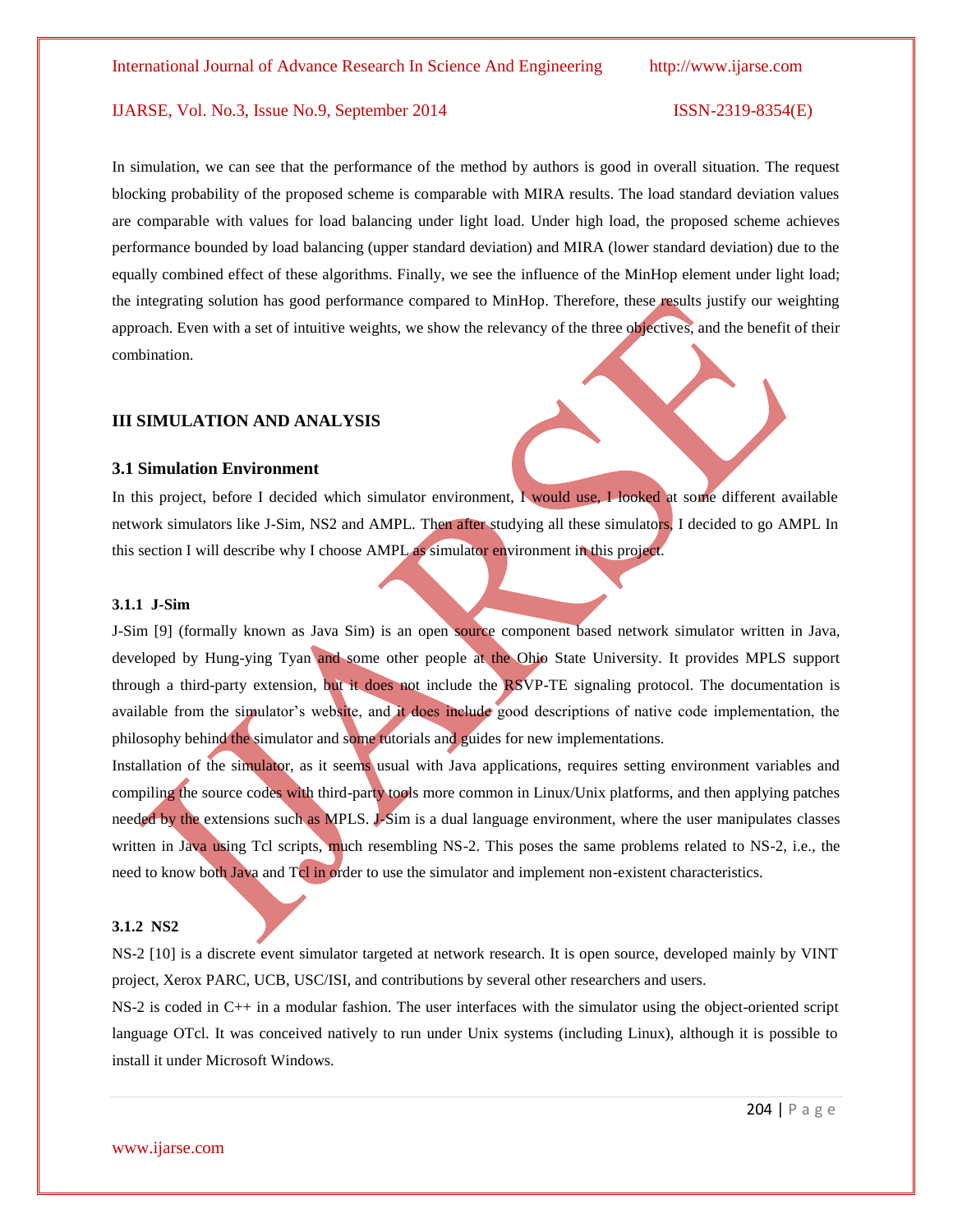MPLS and RSVP-TE are not available as standard libraries in NS- 2. They were implemented through contributions from other researchers. The MNS (MPLS for Network Simulator) module was developed by GaeilAhn [11][12], its original location no longer being available in the internet. This module contains MPLS and CR-LDP, but not RSVP-TE. The MNS module was further extended by [13] and [14][15] to include RSVP-TE functionalities. These modules cannot be obtained directly from their authors' websites, but only through request by email or from users who already own the modules.

NS-2 learning curve is significantly steep. One has to know the script OTcl language and learn how to build scripts that interface with the simulation objects coded in C++. The available documentation is not written in a didactic style, making it difficult for the beginner to build initial simulations without investing a considerate amount of time in trial and error. The documentation is especially poor for the MPLS and RSVP-TE modules, requiring the user to read the source code in order to learn how to interface with it and detect the offered capabilities. It is open, but implementation of new functions or modifications demand studying large portions of the source code. Generation of results and statistics is not automatic. One has to build a trace file from the simulation and perform a post processing on the file, calculating the desired statistics, by means of a processing language such as awk. Simulations can easily produce very large trace files, demanding significant post processing times.

Due to those characteristics and to the fact that the main module needed for the simulations, MNS, is yet not fully supported, NS-2 also stimulated the devise of the new simulator.

# **3.1.3 AMPL**

AMPL (for A Mathematical Programming Language) is a modeling language for mathematical programming. It is a commercial utility but a student version with fair limitation exists and is free to be downloaded from www.ampl.com. AMPL can be used further to pass the model to a solver, free or commercial, to be optimized, that is to be maximized or minimized with respecting a number of constraints. It is important to note that AMPL does not solve the problem by itself; it is simply used to model a system and to pass the system to a solver. AMPL can define system variables, objective, and constraints. Constraints may be linear or non-linear, equalities or inequalities.

# **3.1.3.1 AMPL uses three file types:**

- .mod files: are used to store system model containing constraints, objective and variables. Equations are written in AMPL syntax and can contain a large variety of functions and operators. Groups of similar constraints and variables can be formed easily. A model file must start with a model; command.
- .dat files: define system data like parameter values, initial points, etc. A data file must start with a data; command.
- .ampl files: are AMPL script files. They are sort of batch files that are used to encapsulate different commands and execute them one after another. The command file can be passed to AMPL as an argument. For example the command AMPL myModel.ampl executes AMPL commands in the file myModel.ampl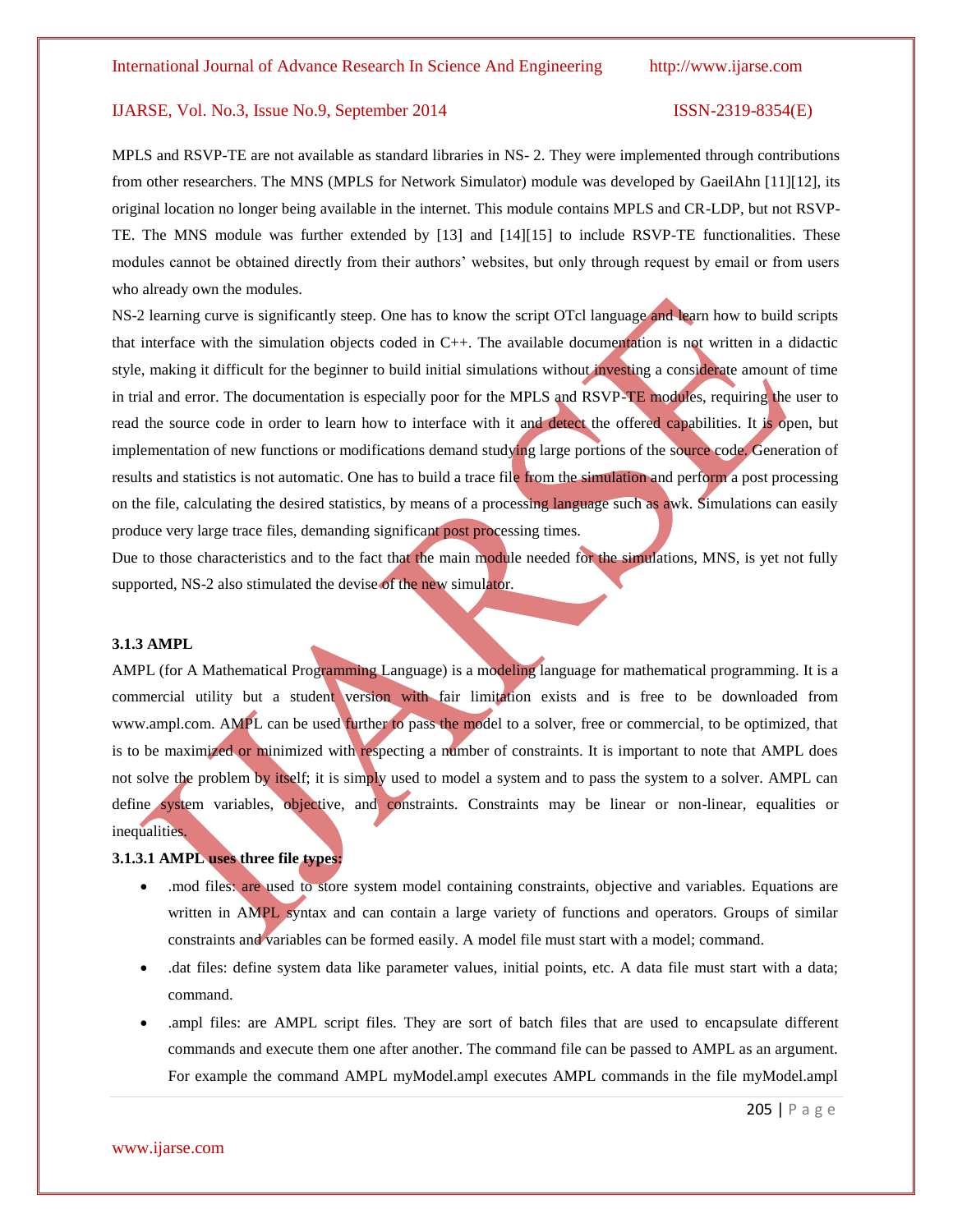one by one.

### **3.2 Simulation**

In the following, Minimum hop and MinLength refer respectively to a minimal hop [4] and a minimal length algorithm minimizing respectively the number of hops and the physical length of the chosen path. Whereas, MIRA and load balancing refer respectively to the approaches described in previous chapter. These algorithms are evaluated in a simulation environment. Traffic demands are uniformly distributed between all ingress/egress pairs and the associated bandwidth request is uniformly distributed between [0, 10] Kbps. We use an integer linear programming (ILP) approach to calculate the LSP route according to each algorithm. The objective (Eq. 4) is to find the path with minimal cost where the cost function is giver by (Eq. 7). Note that for MinLength the cost is equal to the link length, while the MIRA cost is consistent with the definition introduced in [3]. A flow conservation constraint (Eq. 5) ensures that the algebraic sum of the flows at each node is null except (Eq. 7) for the source and destination nodes of the LSP. Moreover, a capacity limitation constraint (Eq. 6) ensures that the resulting bandwidth on each link does not violate the edge capacity.

# **IV CONCLUSION AND FUTURE WORK**

In this project, we identify relevant objectives for fault tolerance of MPLS network. We set up clear common criteria for these algorithms, namely: request reducing blocking probability, minimizing cost of network, and load balancing. We categorize and evaluate the appropriate approaches for this problem. The study shows the drawbacks of partial considerations, and the need for a global solution. Finally, we propose a solution that covers the different criteria presented in the project. Our formulation helps in clarifying all the trade-offs involved in CBR, thus enables the design of more complete solutions. Our approach shows that combination of our set of objectives achieves better overall satisfying results. The simulations presented in this project could be extended to encompass a discrete-event approach taking into account limited life-time LSPs. Moreover, the objectives we fixed can be the basis for further studies of CBR with emphasis on techniques for on-line design of survivable networks with multi-priority traffic.

# **V REFERENCES**

- [1] Wikipedia, "Internet backbone". *Free encyclopedia of information* [Online]. Available: http://en.wikipedia.org/wiki/Internet\_backbone .
- [2] Xipeng Xiao Hannan, A. Bailey, B. Ni, L.M. "Traffic engineering with MPLS in the Internet". *IEEE Network Magazine. Pub*. Mar/Apr 2000. Vol. 14. Issue. 2. pp. 28-33.
- [3] K. Kar, M. Kodialam, T.V. Lakshman, "Minimum Interference Routing of Bandwidth Guaranteed Tunnels with MPLS Traffic Engineering Applications", *IEEE Journal on Selected Areas in Communications*, December 2000.